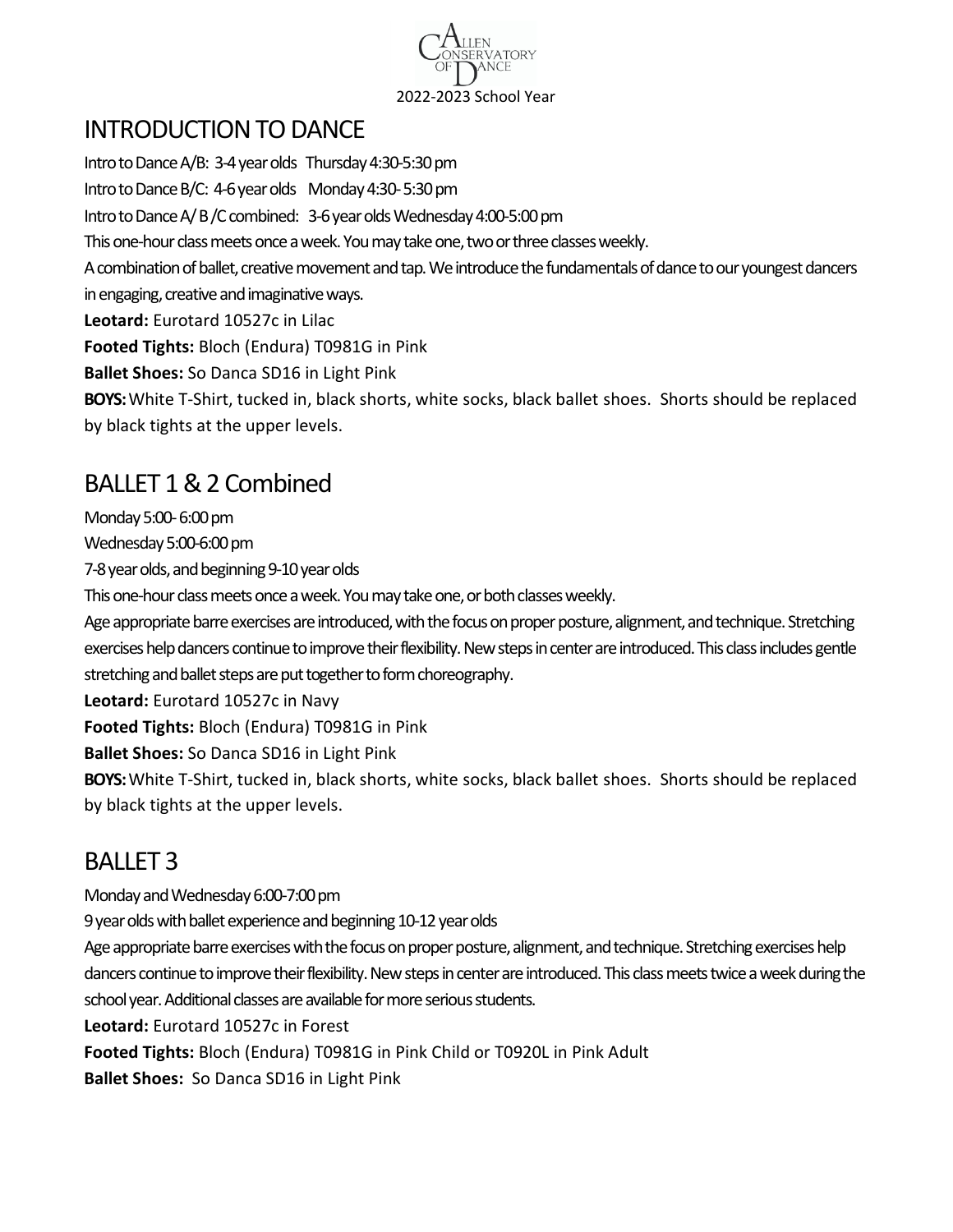

#### BALLET 4

Monday 5:30-7:00 pm (combined with Ballet 5) Tuesday 5:30-7:00 pm Thursday 5:30-7:00 pm An Intermediate level ballet class for 10-11 year olds with ballet experience and older beginners. Enrollment in this class is by audition only. This class meets three times a week. Minimum enrollment is twice a week and participation in recital requires attendance in the Thursday class. Additional classes are available for more serious students. **Leotard:** Eurotard 10527c in Burgundy **Convertible Tights:** Bloch (Adaptatoe) T0935L in Pink **Ballet Shoes:** So Danca SD16 in Light Pink

**BOYS:**White T-Shirt, tucked in, black shorts, white socks, black ballet shoes. Shorts should be replaced by black tights at the upper levels.

#### Beginner Pointe

Tuesday and Thursday 7:00-7:30 pm This class is by invitation only for those students deemed by the instructor as ready for pointe work.

# BALLET 5

Monday 5:30-7:00 pm (combined with Ballet 4) Tuesday 5:30-7:30 pm Thursday 5:30-7:30 pm Saturday 9:00-10:30 am(combined with Ballet 6) Enrollment in this class is by audition only. This Intermediate/ Advanced class for ages 12 and up meets three times a week. Minimum enrollment is twice a weekand participation in recital requires attendance in the Tuesday class. Additional classes are available for more serious students. **Leotard:** Eurotard 10527c in Black **Convertible Tights:** Bloch (Adaptatoe) T0935L in Pink **Ballet Shoes:** So Danca SD16 in Light Pink **BOYS:**White T-Shirt, tucked in, black shorts, white socks, black ballet shoes. Shorts should be replaced by black tights at the upper levels.